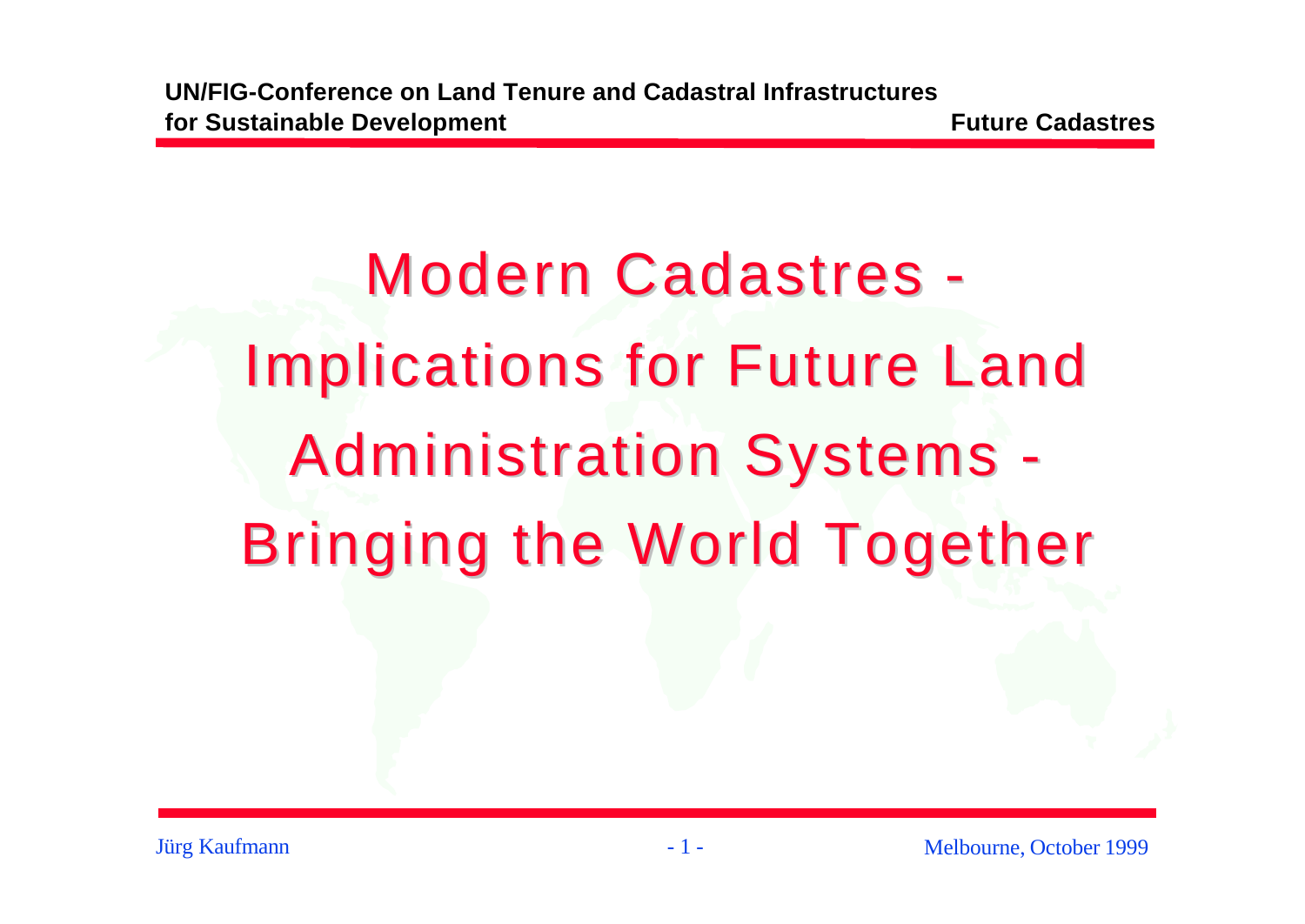#### **Definition**

(as used for the development of the Bathurst Declaration)

#### **Land Administration**

The processes of determining, recording and disseminating information about the tenure, value and use of land when implementing land management policies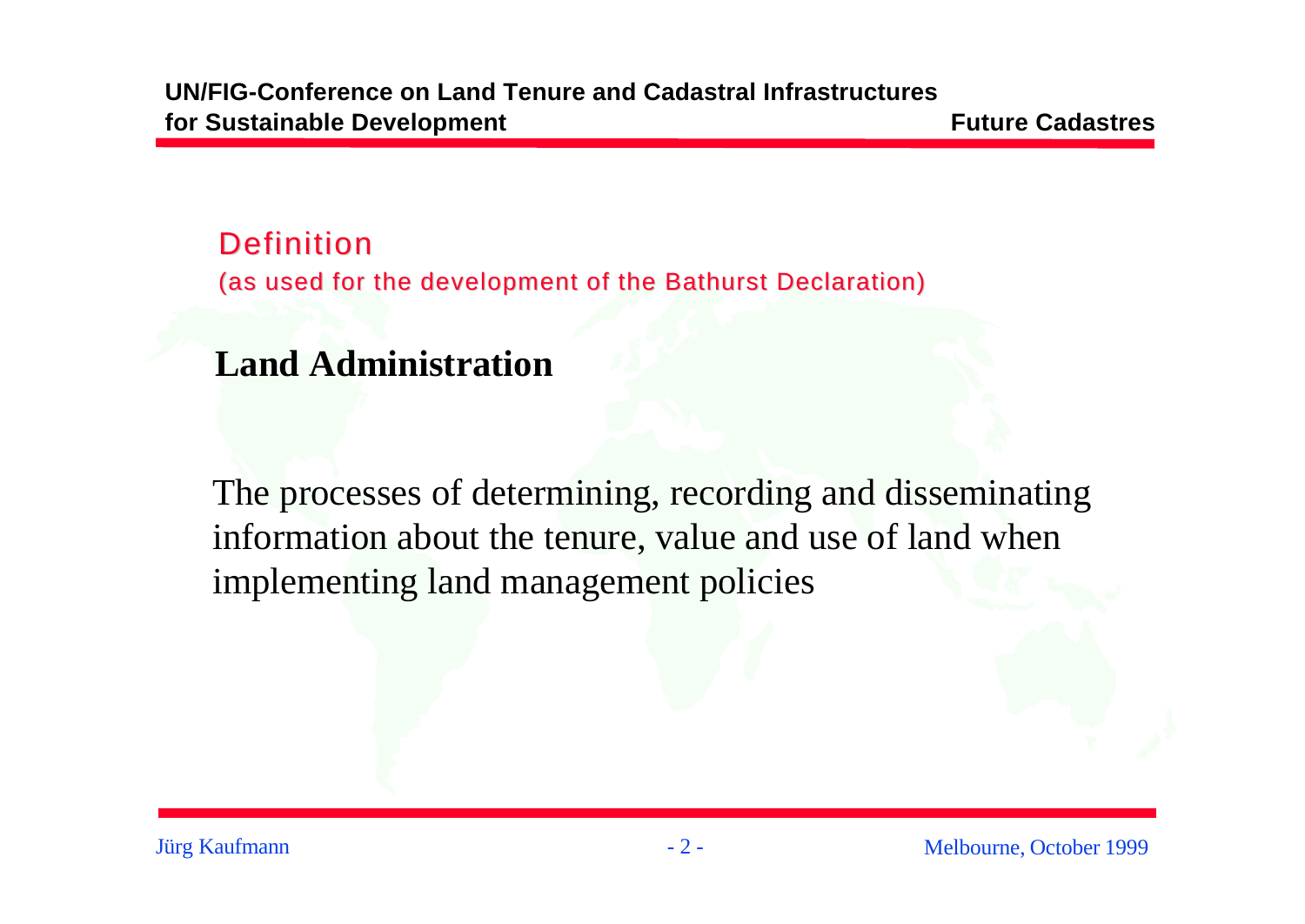| <b>Level</b>                                                  | <b>General Business</b>                                                                                                                                    | <b>Global Development Business</b>                                                                                                                                                      |
|---------------------------------------------------------------|------------------------------------------------------------------------------------------------------------------------------------------------------------|-----------------------------------------------------------------------------------------------------------------------------------------------------------------------------------------|
| <b>Strategic</b><br>(goal setting)                            | Sound economic<br>development                                                                                                                              | Sustainable development                                                                                                                                                                 |
| Management<br>(measures to meet<br>strategy)                  | Company management Land management                                                                                                                         | (ressource management)                                                                                                                                                                  |
| Administrative<br>(business processes)                        | Administrative unit                                                                                                                                        | <b>Land administration</b>                                                                                                                                                              |
| <b>Operation</b><br>(tools for documenting<br>and monitoring) | <b>Accounting system</b><br>• accepted principles<br>of bookkeeping<br>• reliable<br>• complete<br>• appropriate to needs<br>• adaptable to<br>development | <b>Cadastre</b><br>• accepted principles of<br>documentation of rights/restr.<br>• reliable<br>• systematic<br>• approriate to needs and laws<br>• adaptable to development<br>• public |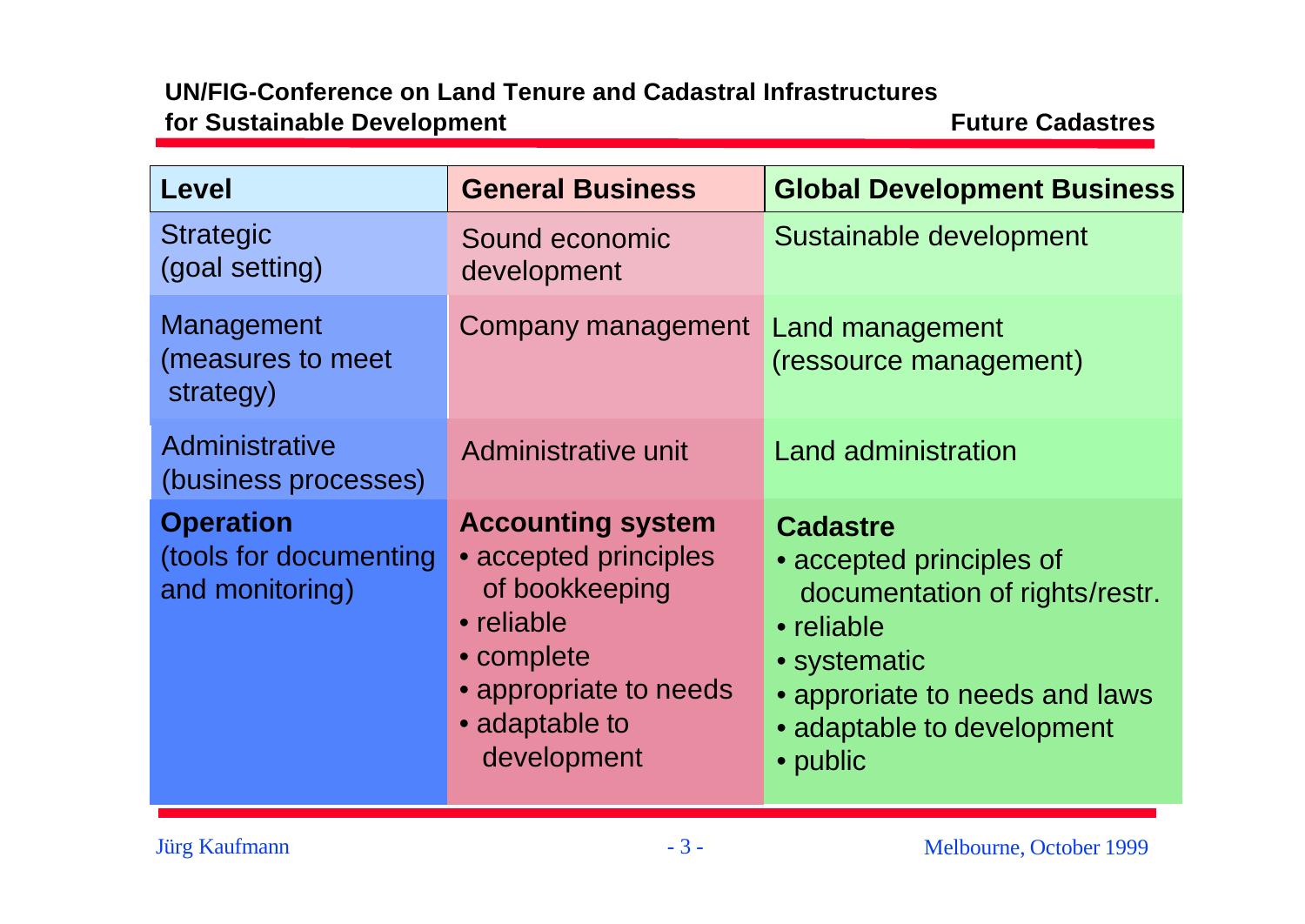### **Land Parcel**

A land parcel is a piece of land with defined boundaries, on which a property right of an individual person or a legal entity applies.

# Traditional Definition Definition of Cadastre 2014 **Land Object**

A land object is a piece of land in which homogeneous conditions exit within its outlines. The legal land objects are described by the legal content of a right or restriction and the boundaries which demarcate where the right or restriction applies.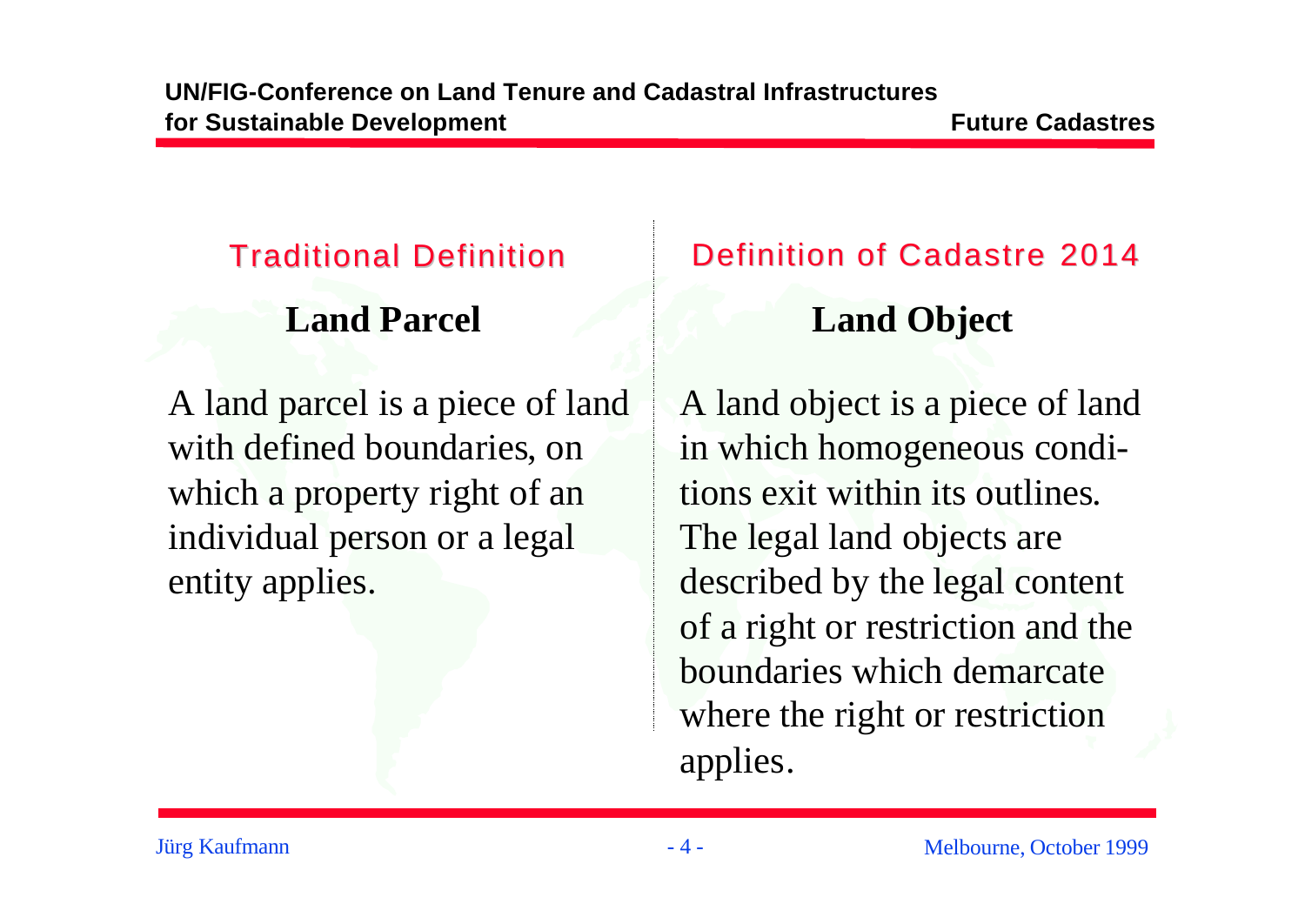### The coming into being of a Land Object



Jürg Kaufmann - 5 -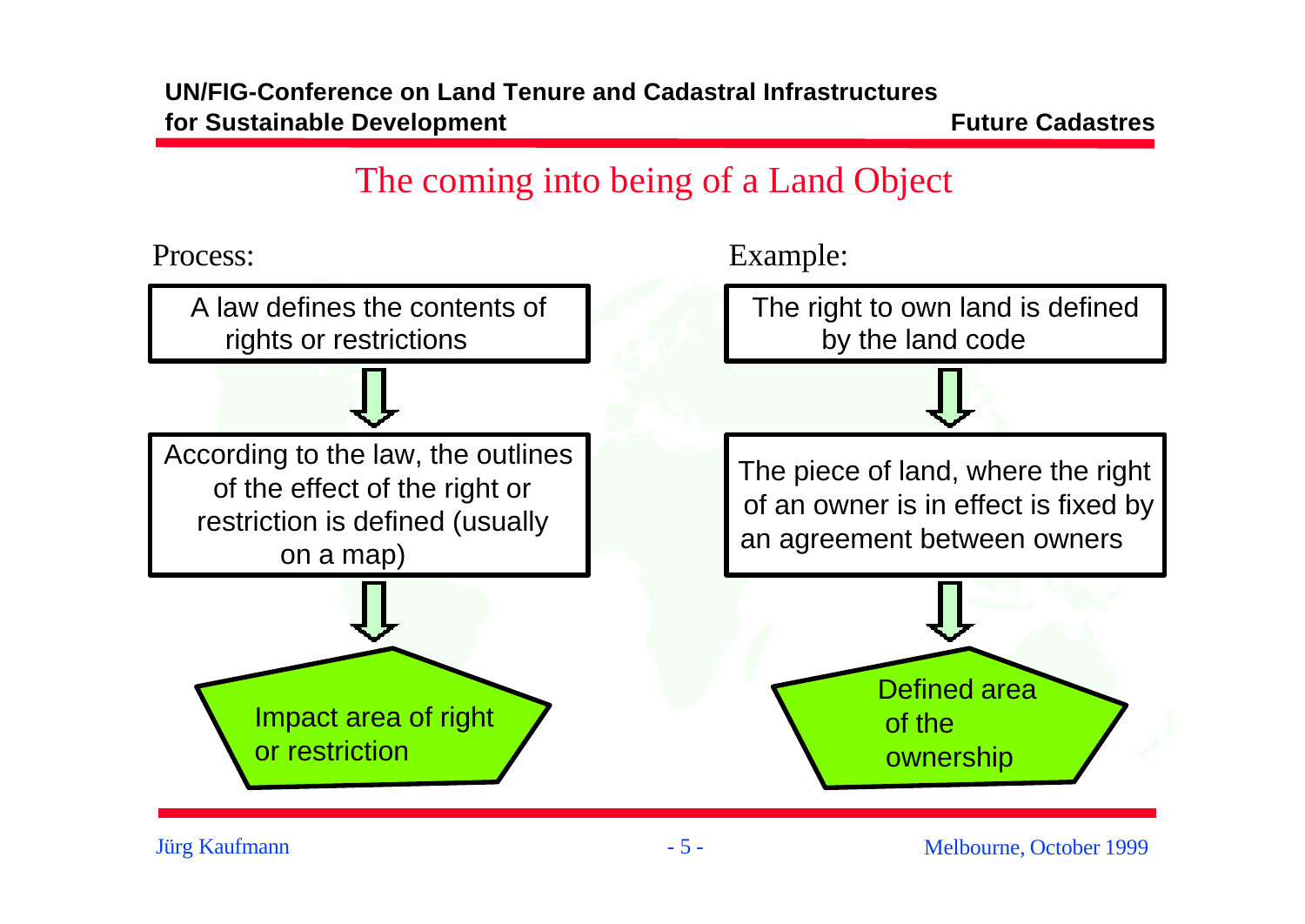

Jürg Kaufmann - 6 -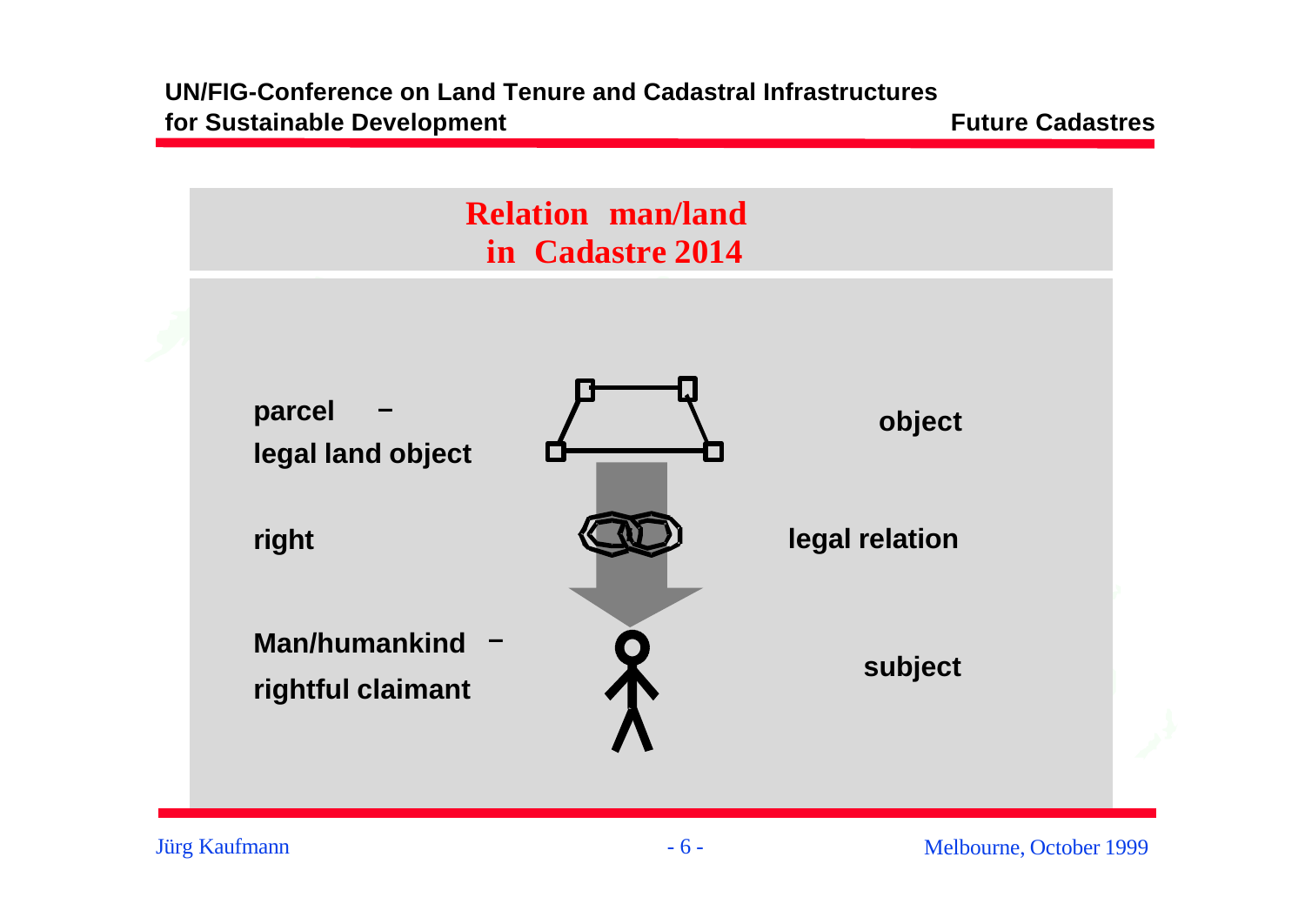Cadastre is a methodically arranged public inventory of data concerning **properties** within a certain country or district, based on a survey of their boundaries.

#### Traditional Definition Definition of Cadastre 2014

## **Cadastre Cadastre 2014**

Cadastre 2014 is a methodically arranged public inventory of data concerning all **legal land objects** in a certain country or district, based on a survey of their bounda -ries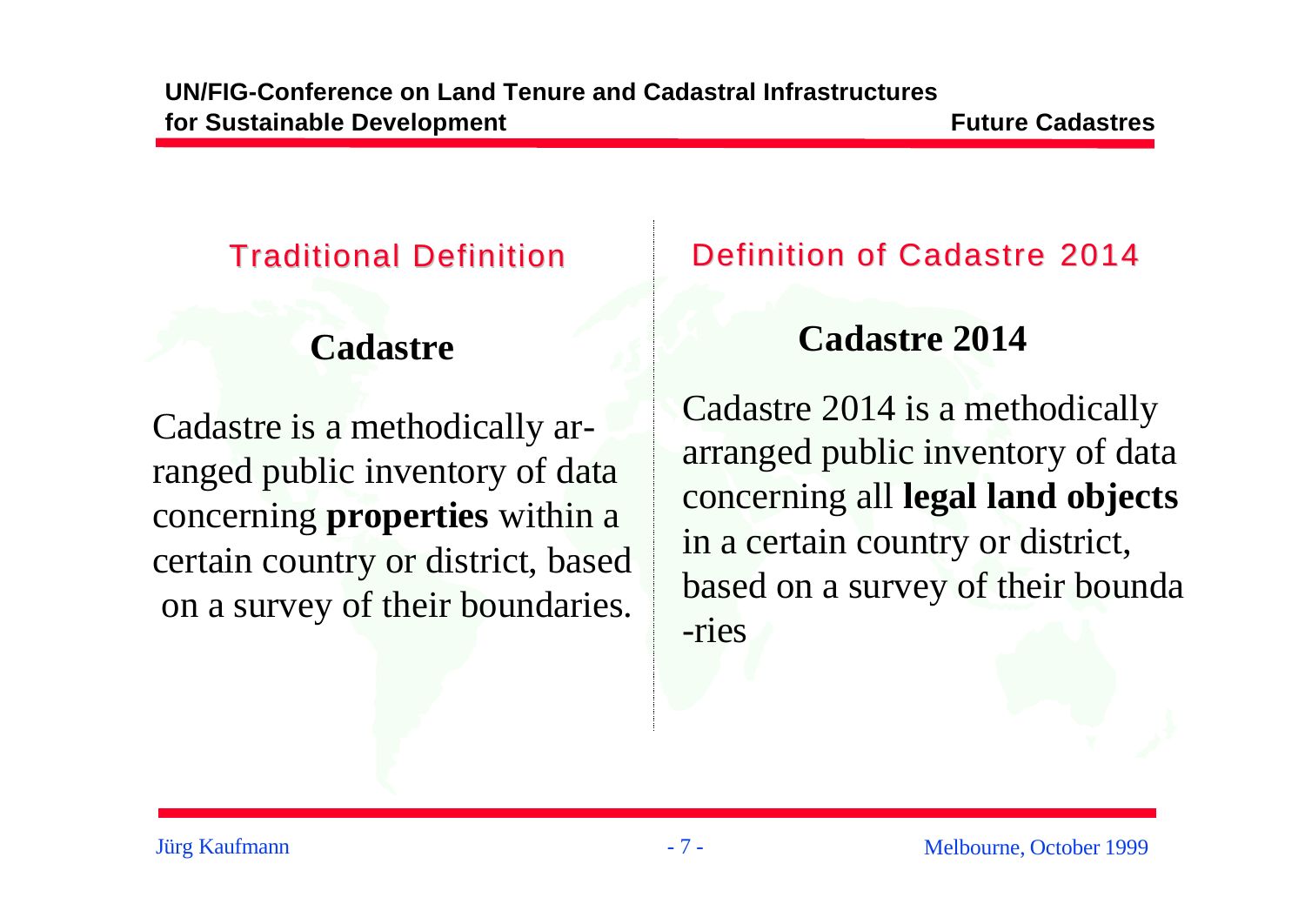**UN/FIG-Conference on Land Tenure and Cadastral Infrastructures for Sustainable Development** *n n n* **<b>***n n n n* **<b>***n n n n n n n n n n n n n n n n n n n n n n n n n*

#### Statement 1 on Cadastre 2014

# **Cadastre 2014 will show the complete legal**



**situation of land, including public rights and restrictions!**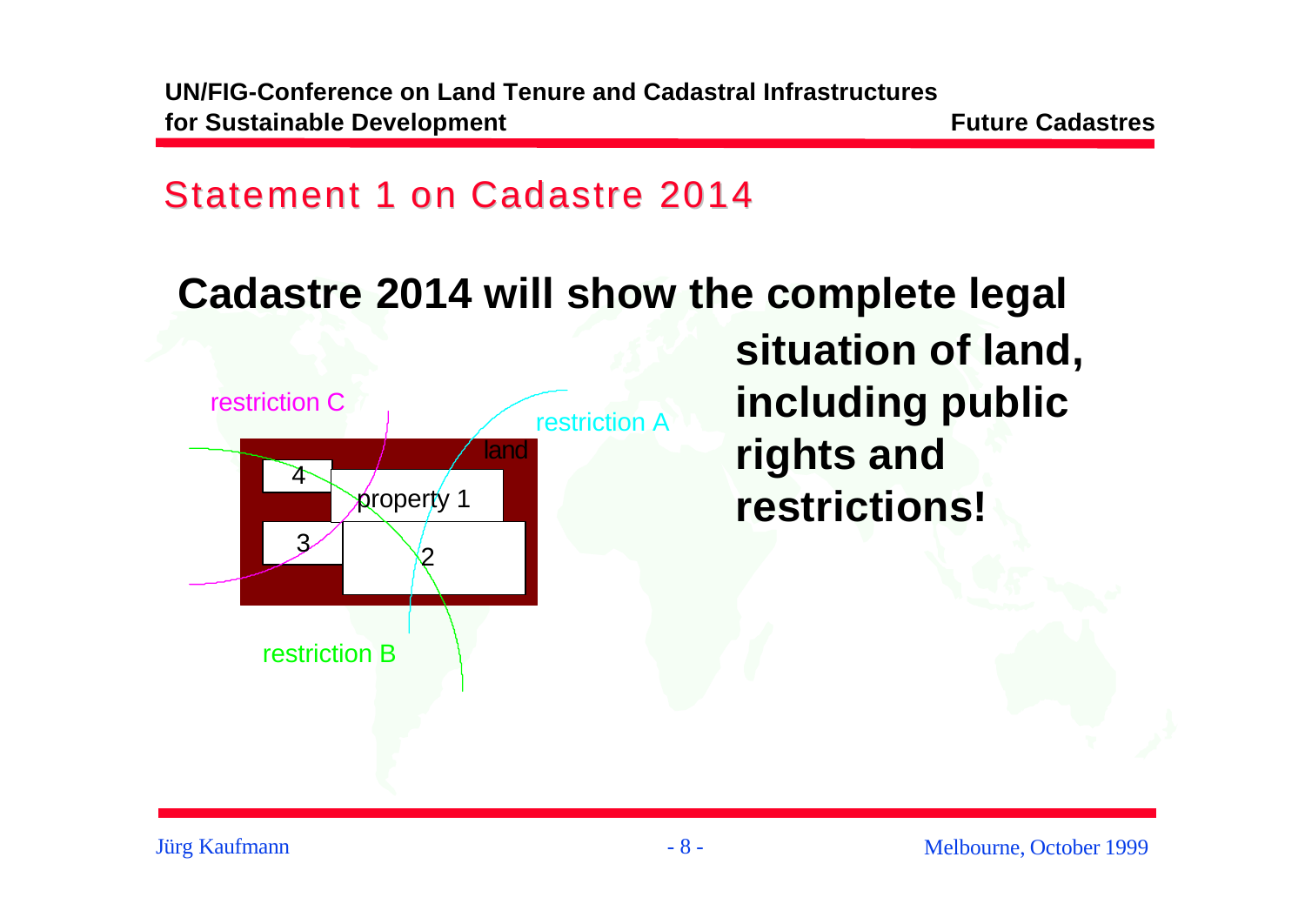

Jürg Kaufmann - 9 -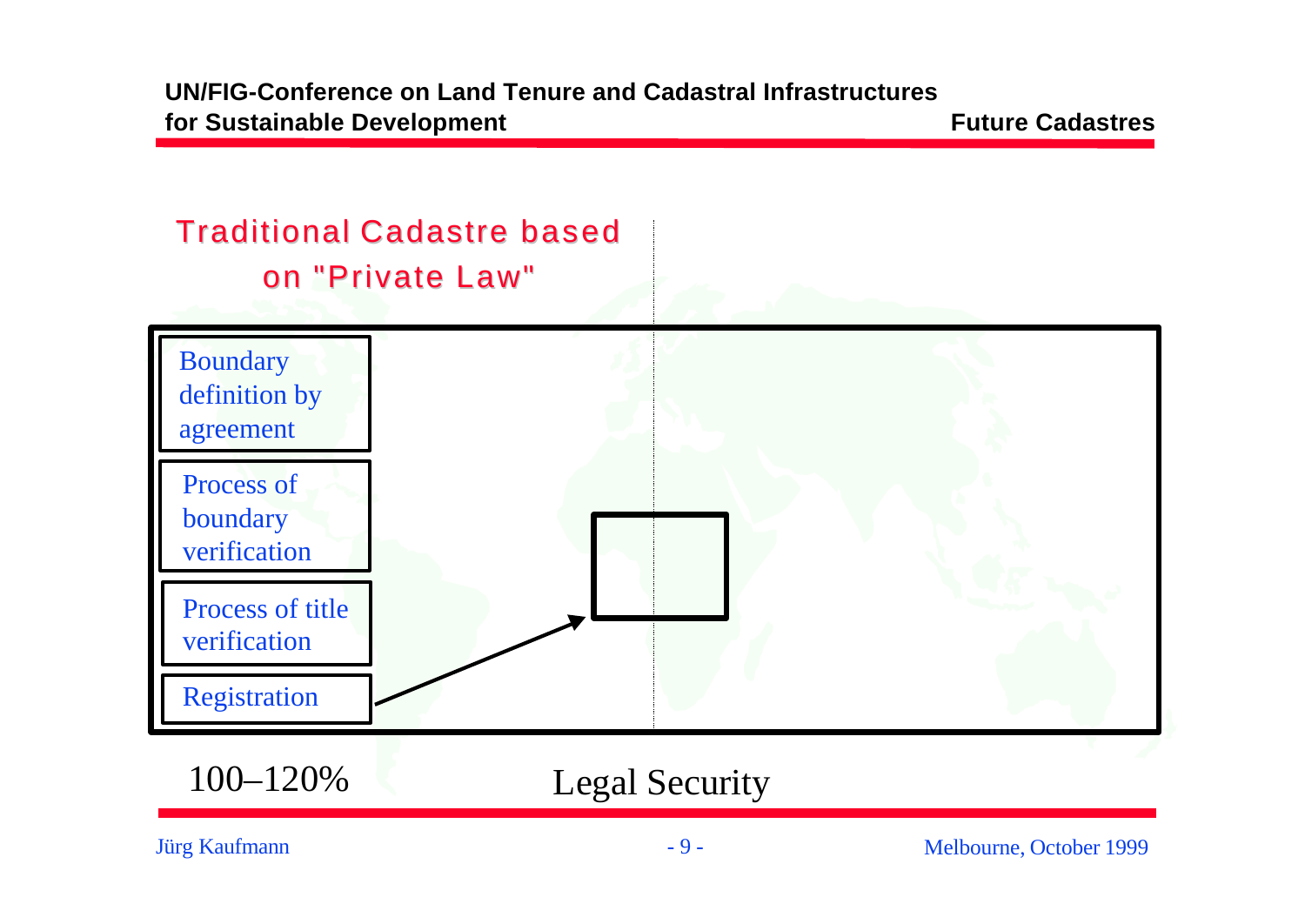



Jürg Kaufmann - 10 -

Melbourne, October 1999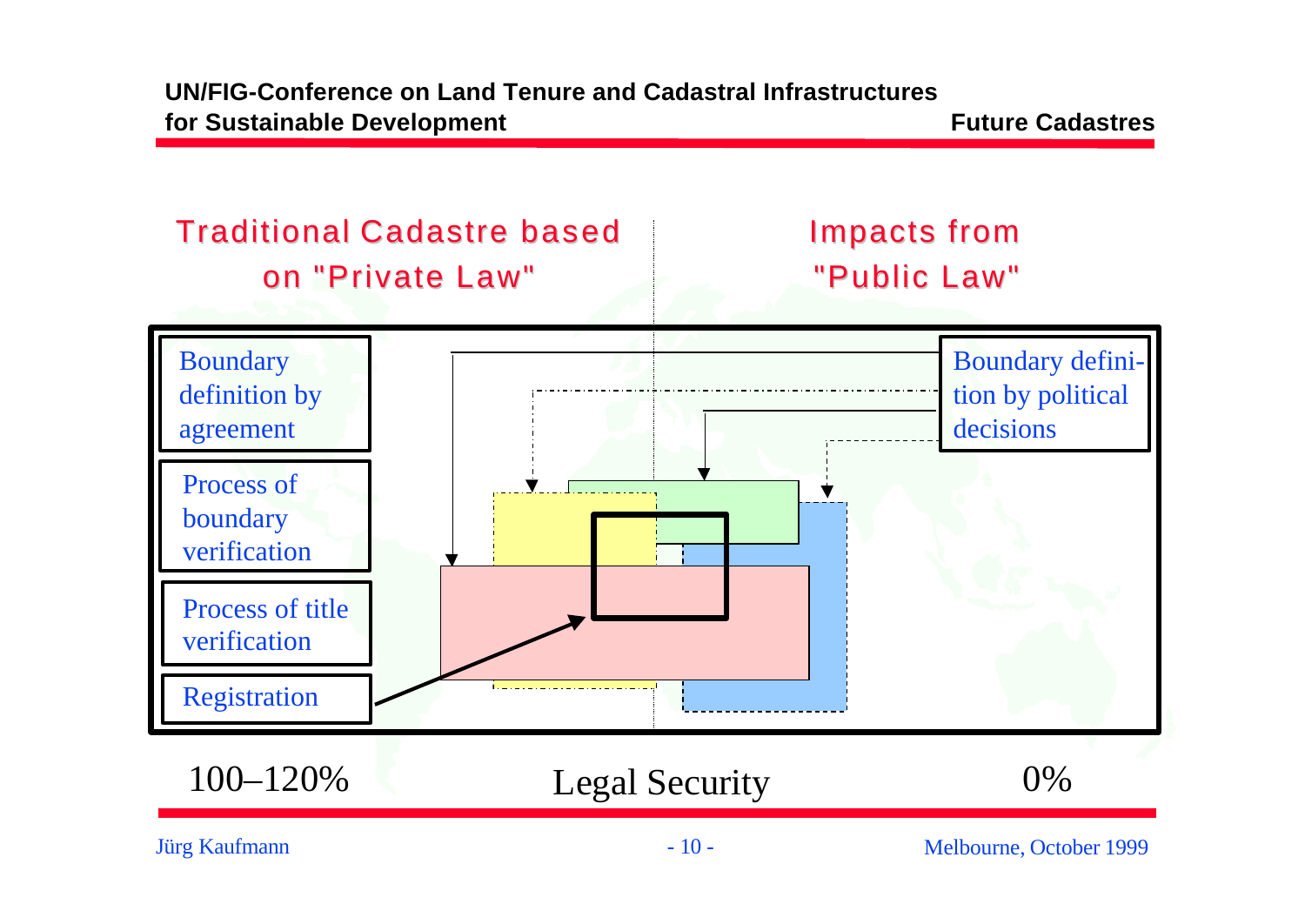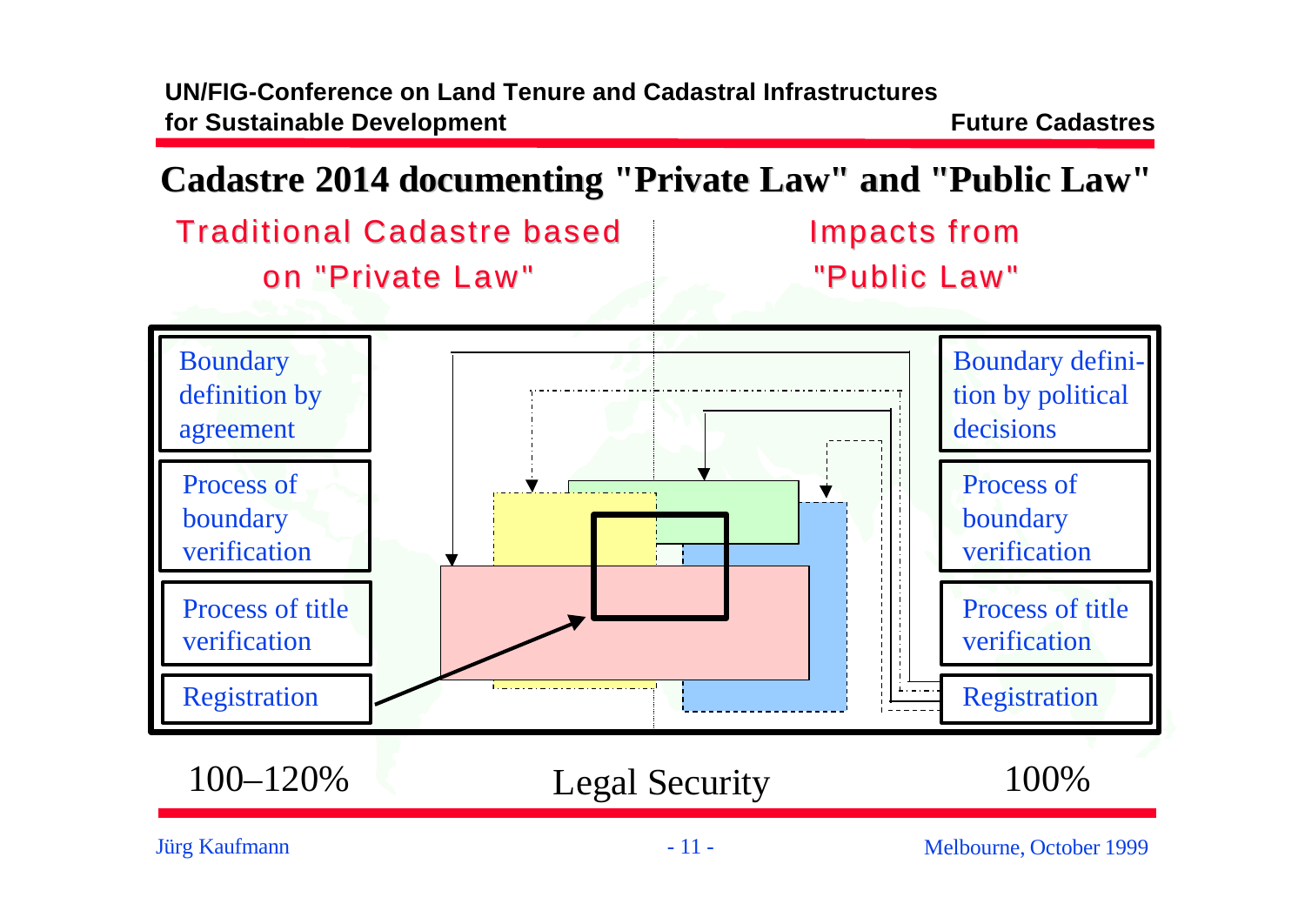$\mathbf{r}$ 

## The principle of legal independence

 $\bullet$ 

.............

Legal Topics: Land Object Boundaries: Rightful Claimants:

Land Property Collective Land Rights **Water Protection** Indigenous Land Rights **Environment Protection** Land Use Planning Shelter and Housing Natural Resources Natural Land Objects **Resource Exploitation** 

| 3 |                         |  |  |
|---|-------------------------|--|--|
|   |                         |  |  |
| S |                         |  |  |
| 1 |                         |  |  |
|   |                         |  |  |
|   |                         |  |  |
|   |                         |  |  |
|   |                         |  |  |
|   |                         |  |  |
|   | Common reference system |  |  |

| <b>Chartered company</b>   |  |
|----------------------------|--|
| Corporation                |  |
| <b>Society</b>             |  |
| Tribe, Clan                |  |
| <b>Society</b>             |  |
| <b>Society</b>             |  |
| <b>Private Land Owners</b> |  |
| House owners               |  |
| Society                    |  |
| Society                    |  |
|                            |  |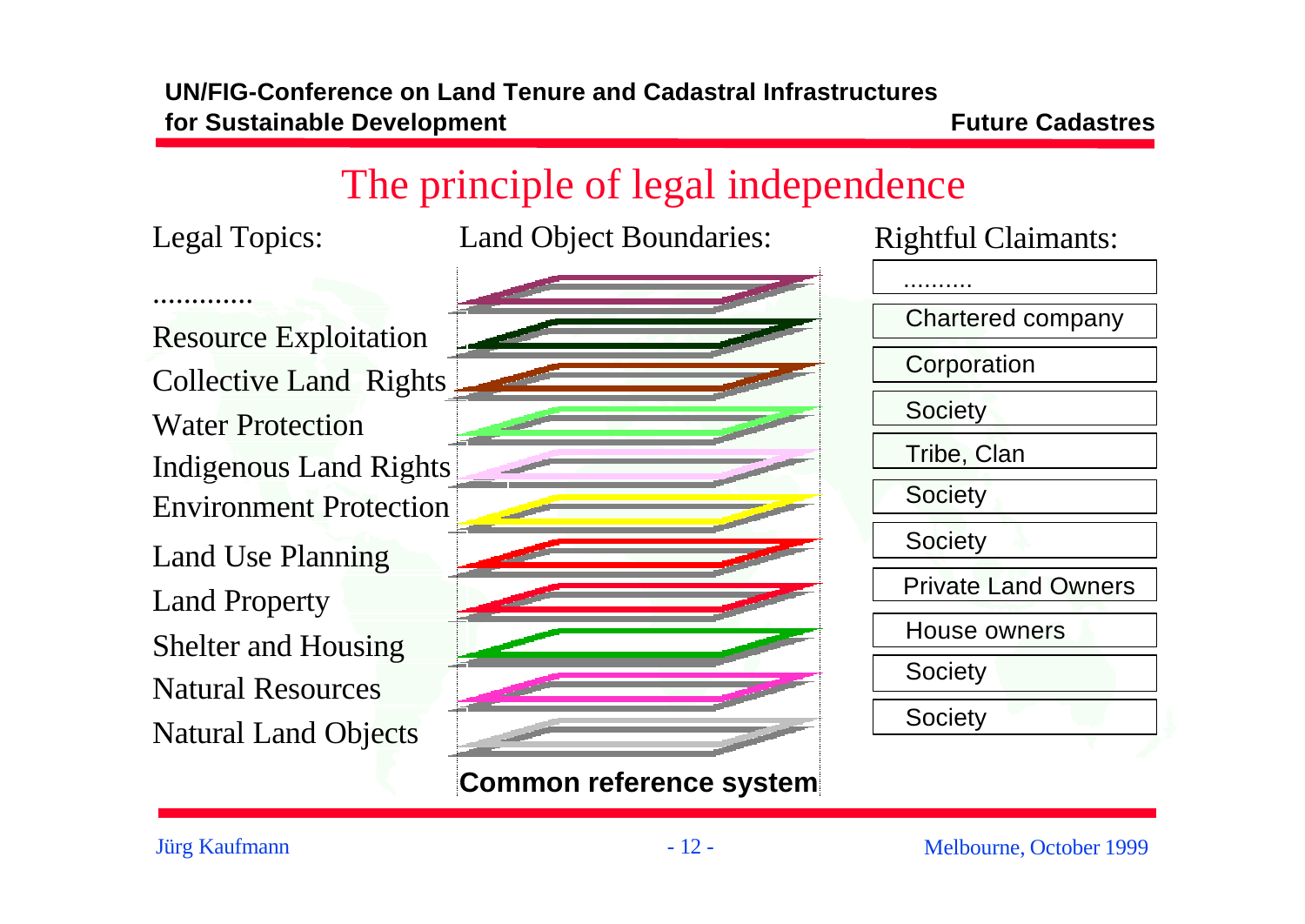#### Statement 2 on Cadastre 2014



Jürg Kaufmann - 13 -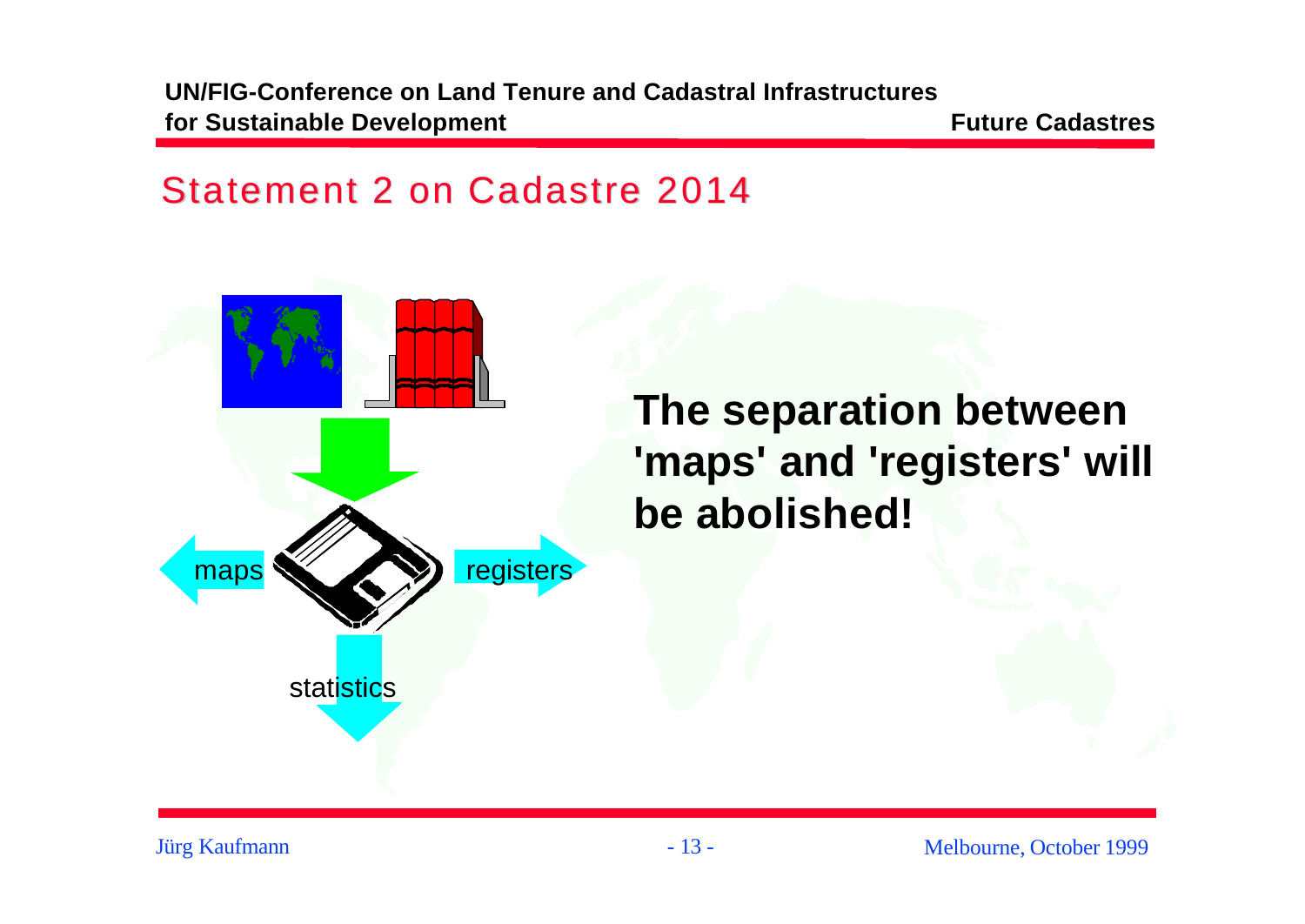#### Statement 3 on Cadastre 2014

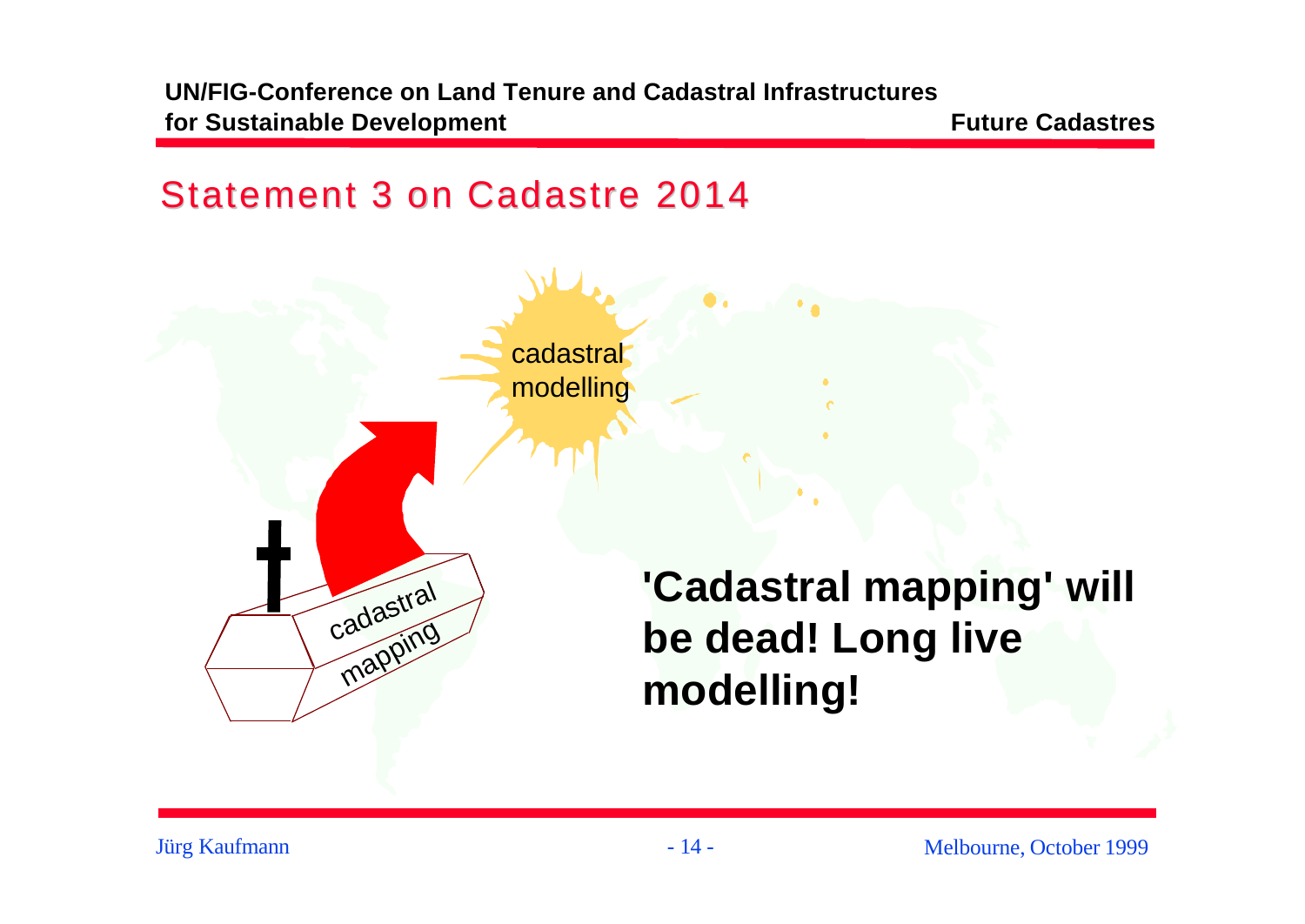#### Statement 4 on Cadastre 2014



Jürg Kaufmann - 15 -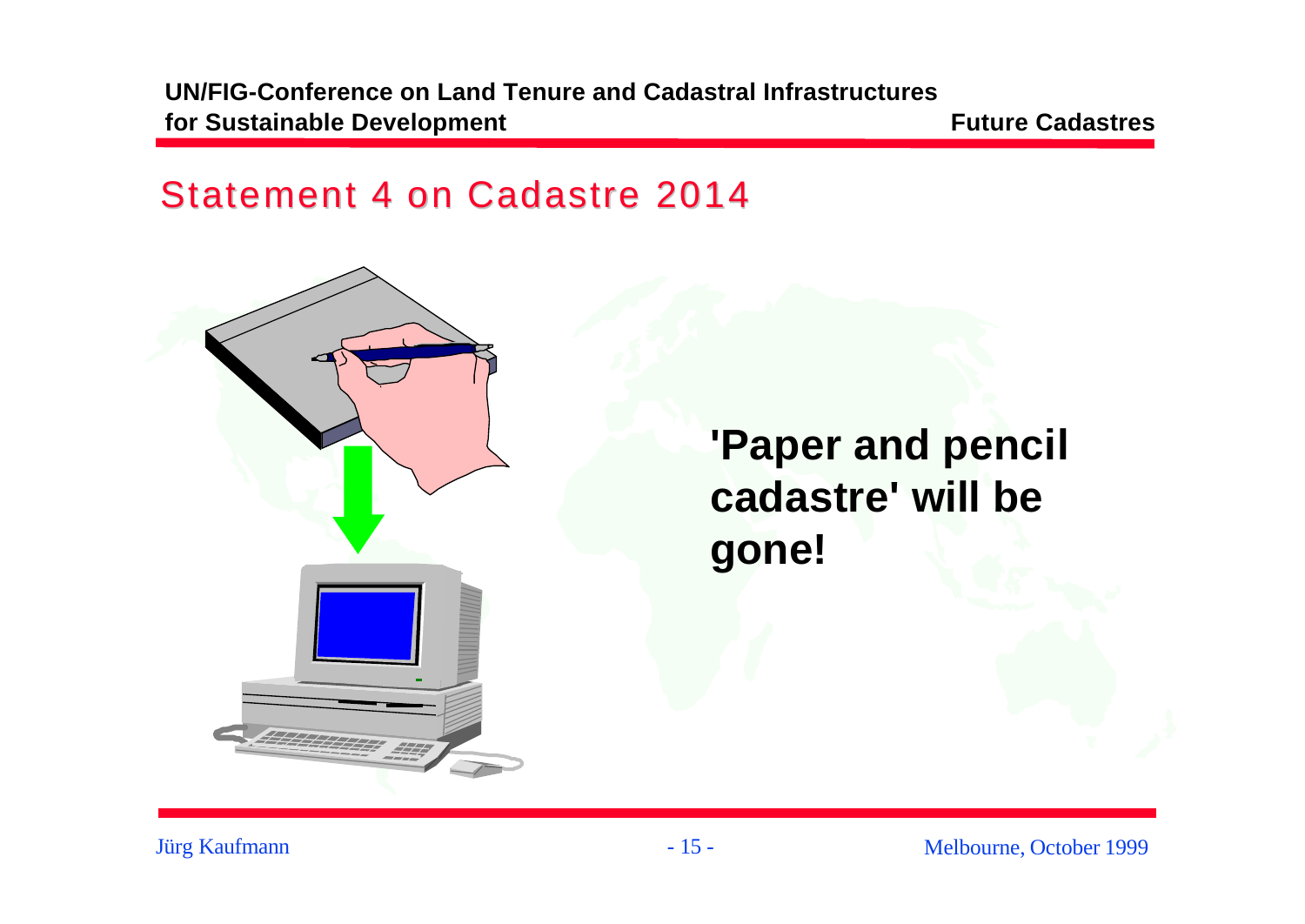#### Statement 5 on Cadastre 2014

**Cadastre 2014 will be highly privatized! Public and private sector are working closely together!**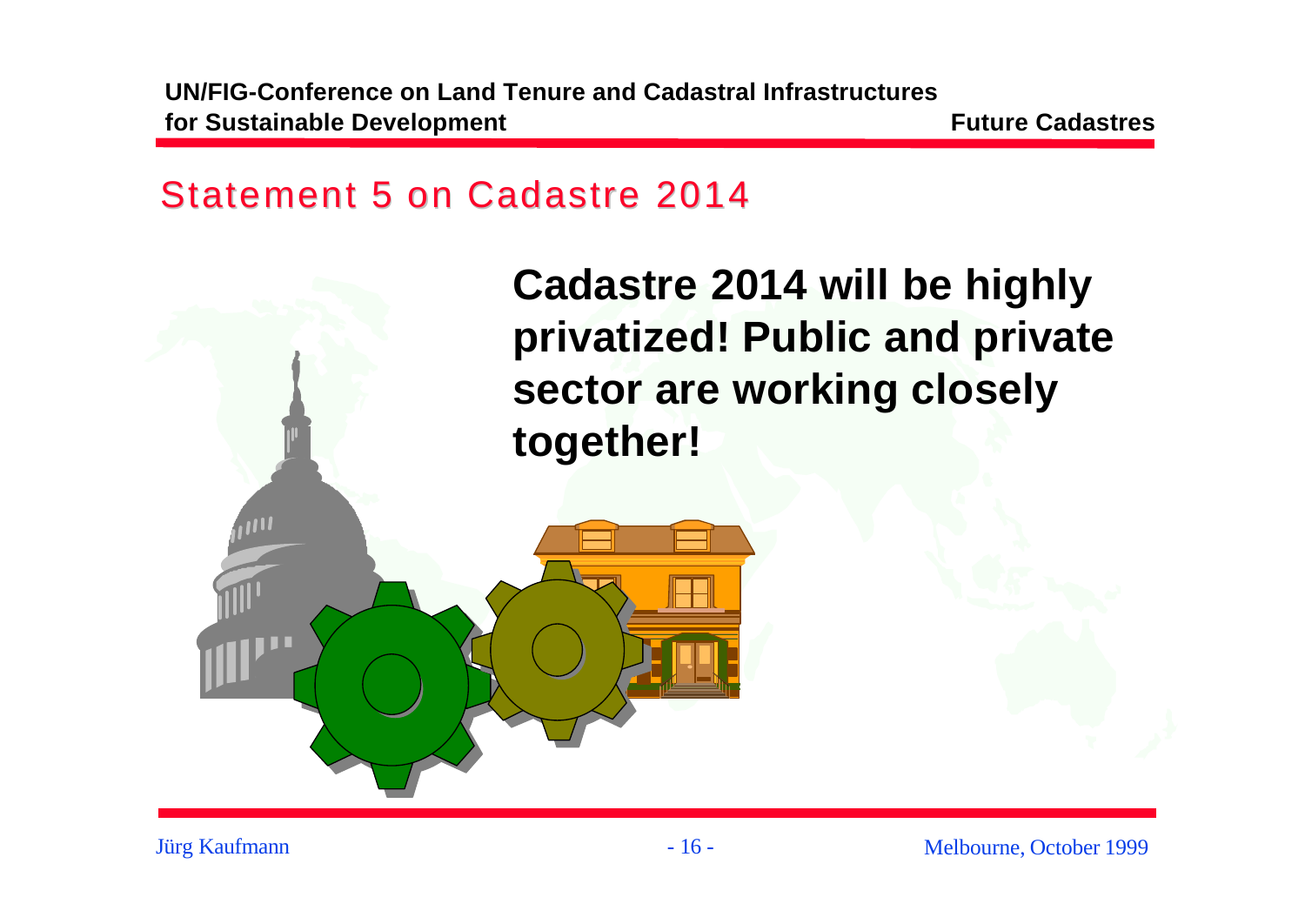#### Statement 6 on Cadastre 2014

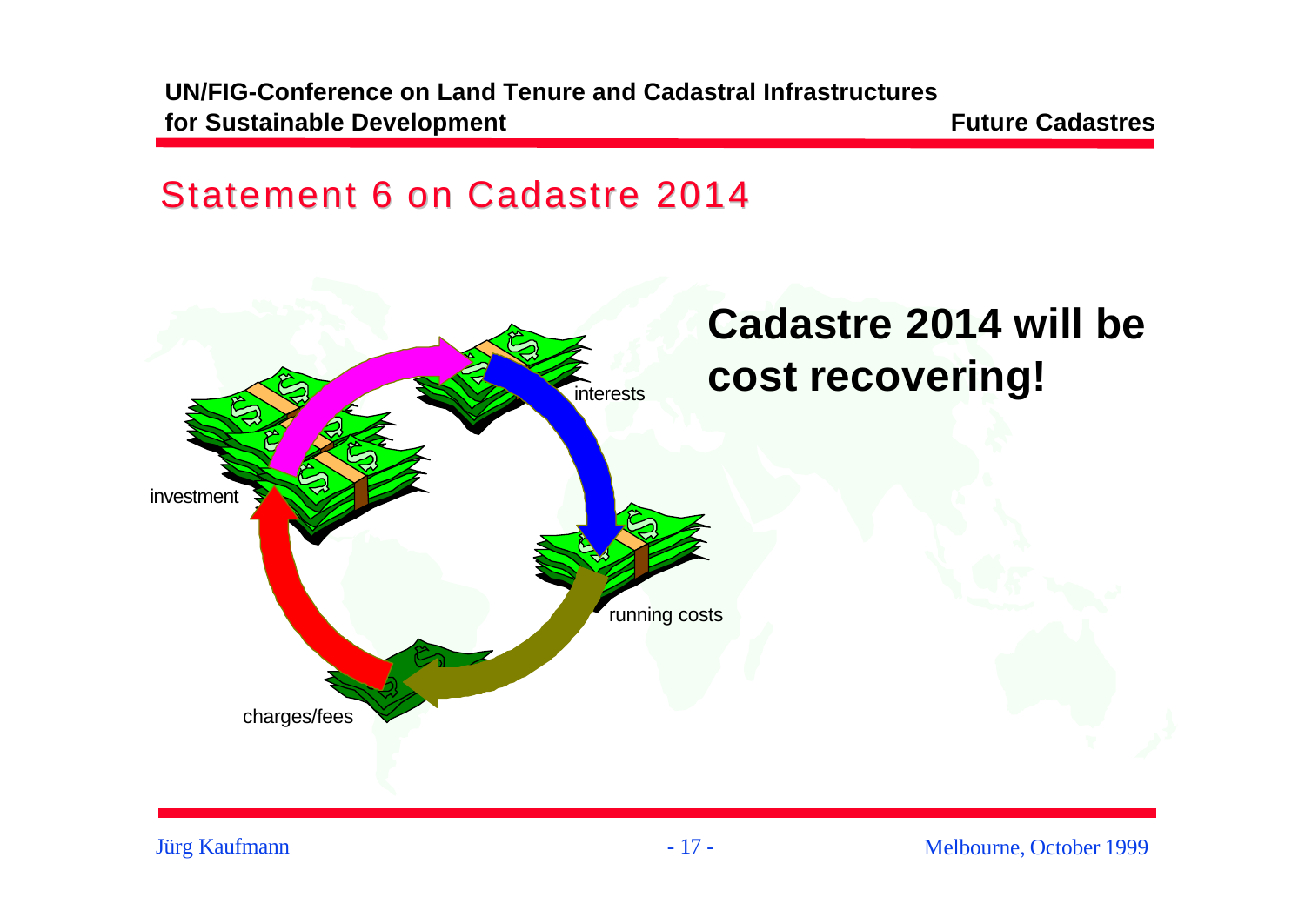### Contributions of Cadastres to Sustainable Development

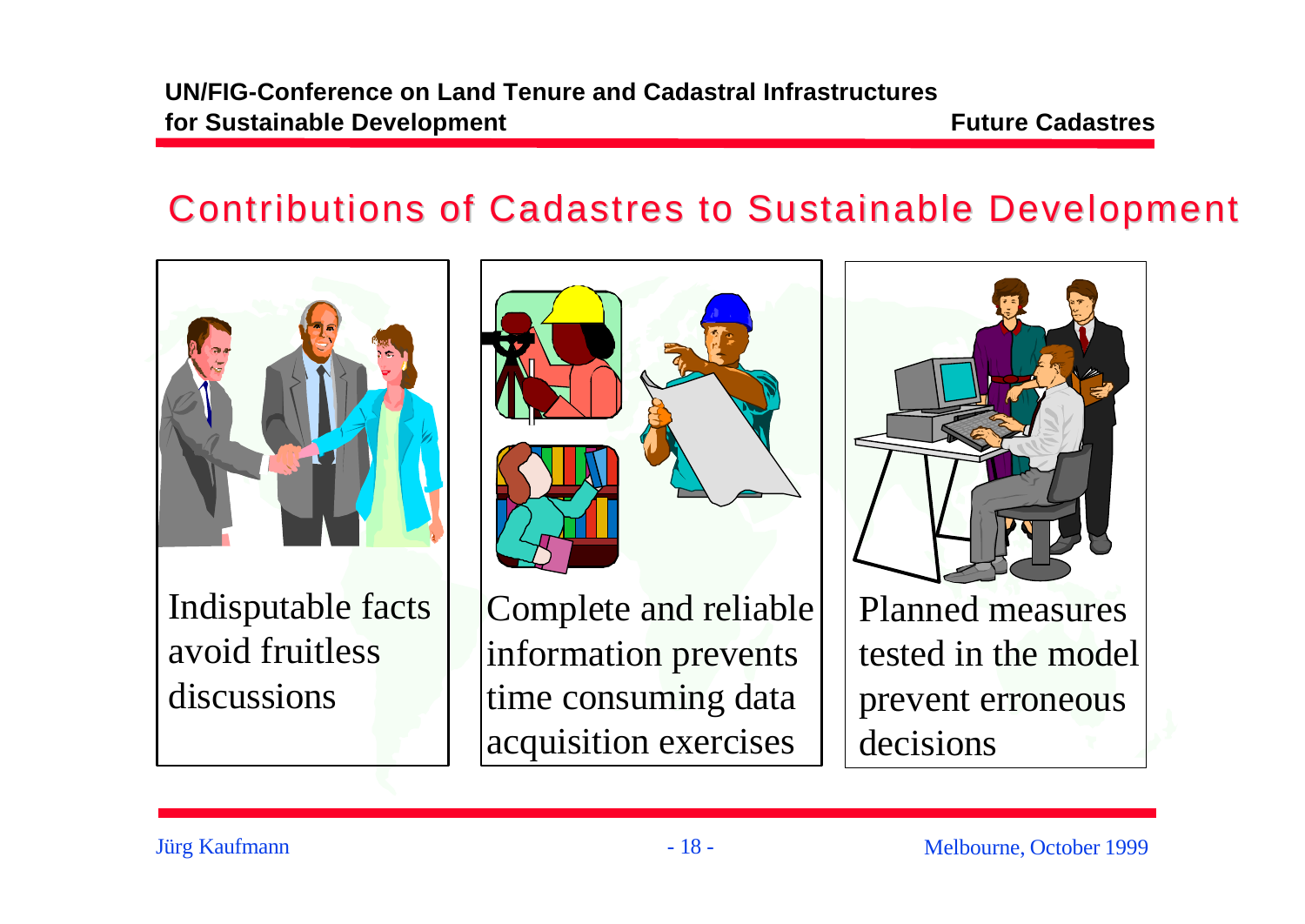

Business needs reliable accounting!

Sustainable development needs an accounting system for land and resources!

Modern Cadastres are the accounting systems for land administration!

Jürg Kaufmann - 19 -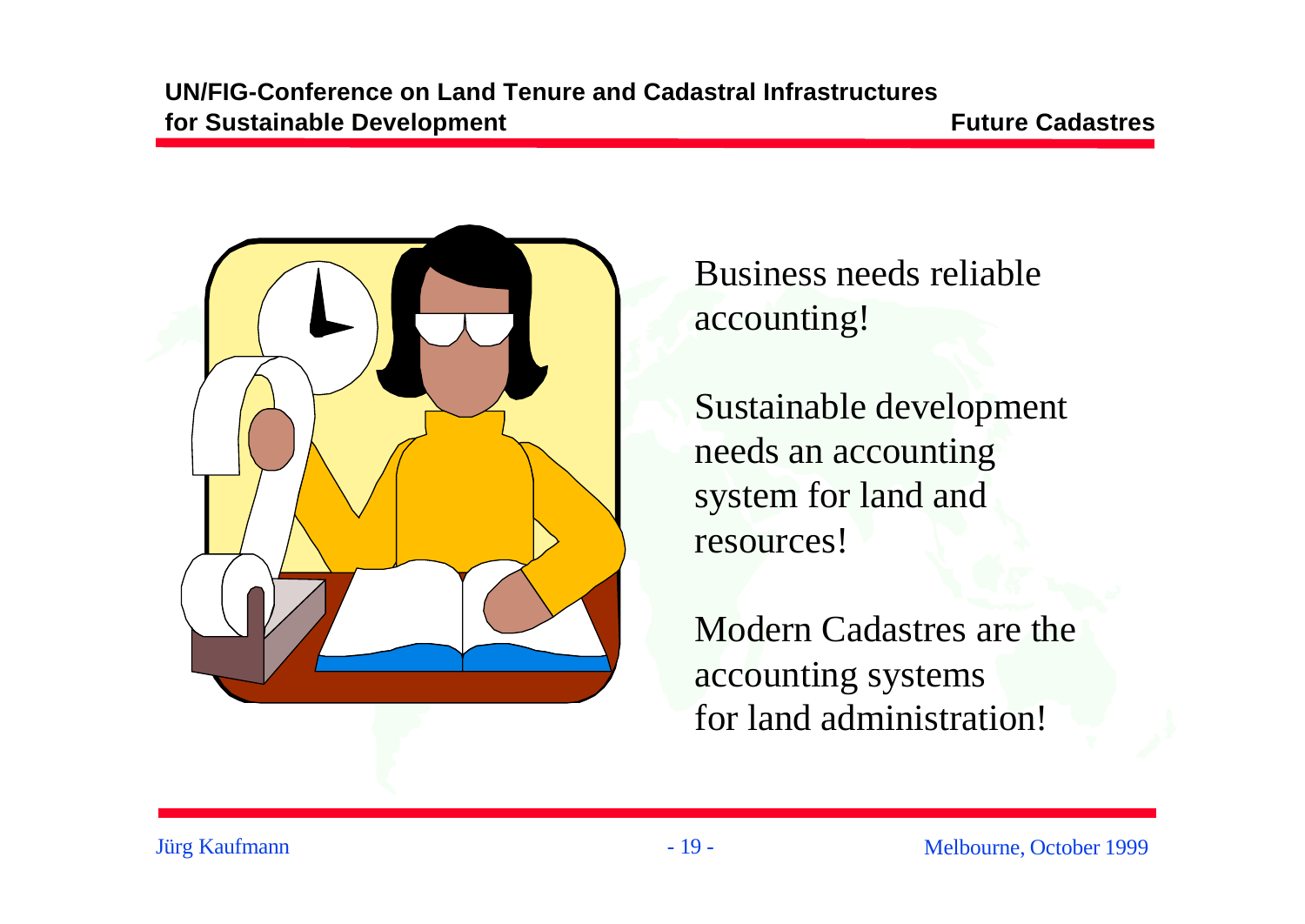